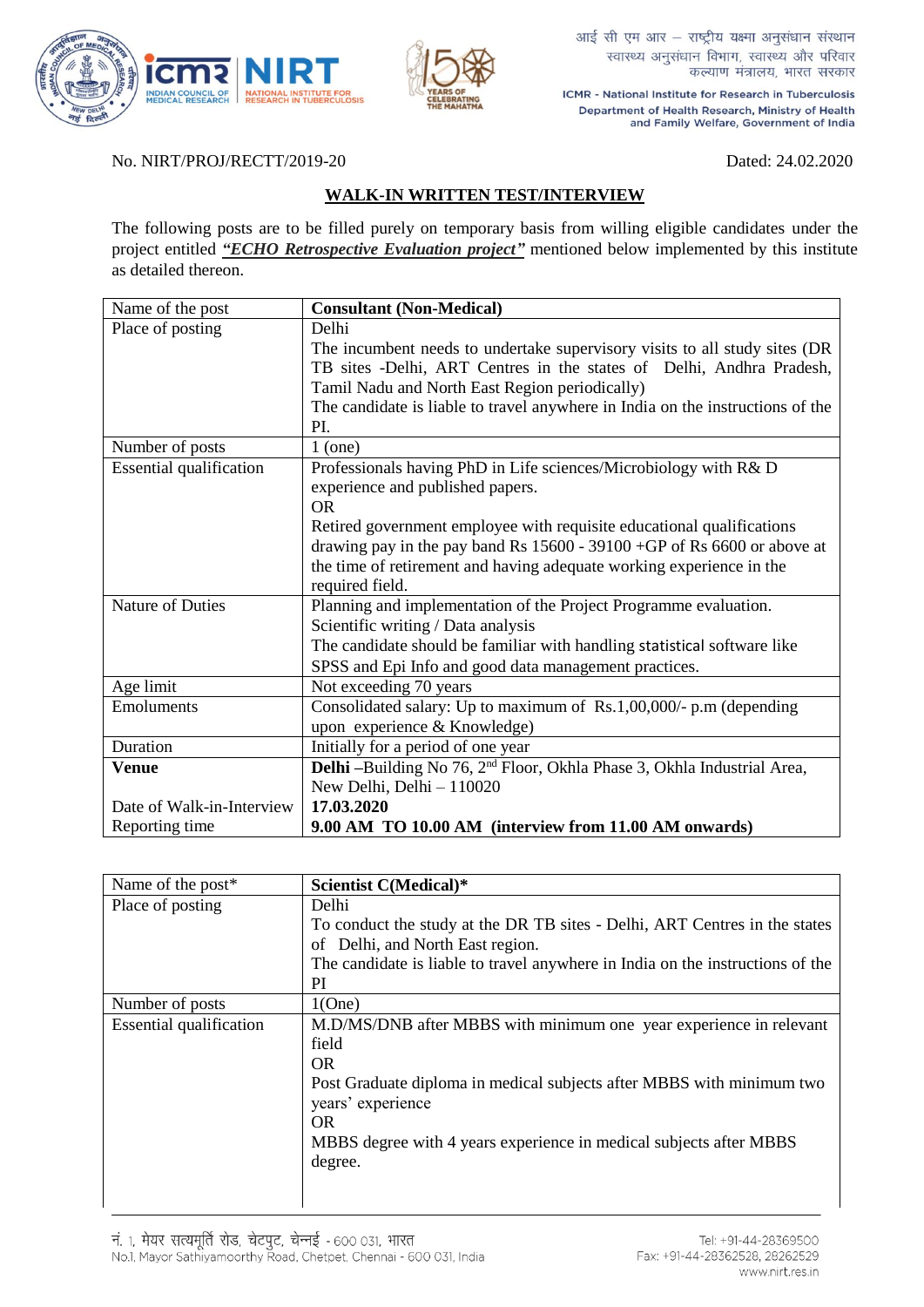| Nature of Duties          | Organize, Plan and implement the field activities                                    |
|---------------------------|--------------------------------------------------------------------------------------|
|                           | Scientific writing and preparation of reports, data management, conducting           |
|                           | meetings and training programmes any other work as assigned by the PI/               |
|                           | Co-PI / Superior Officer/ Director.                                                  |
|                           | The candidate should have proficiency in speaking Hindi/English and                  |
|                           | capable to speak Telugu /Tamil languages.                                            |
| Age limit                 | Not exceeding 40 years                                                               |
| <b>Emoluments</b>         | Salary Rs.64,000/- + HRA Rs.8325/- p.m                                               |
| Duration                  | Initially for a period of one year                                                   |
| <b>Venue</b>              | Delhi - Building No 76, 2 <sup>nd</sup> Floor, Okhla Phase 3, Okhla Industrial Area, |
|                           | New Delhi, Delhi - 110020                                                            |
| Date of Walk-in-Interview | 17.03.2020                                                                           |
| Reporting time            | 9.00 AM TO 10.00 AM (interview from 11.00 AM onwards)                                |

*\* Note: Medical candidates having lesser experience can also apply for the post and in case of nonavailability of candidates as per above eligibility, they will be considered either as Scientist B (Med) or Junior Medical Officer with a lesser salary as provided in the ICMR Recruitment Rules for Project Staff.*

| Name of the post*              | <b>Scientist B(Medical)*</b>                                                      |
|--------------------------------|-----------------------------------------------------------------------------------|
| Place of posting               | Delhi                                                                             |
|                                | To conduct the study at the DR TB sites - Delhi, ART Centres in the states        |
|                                | of Delhi, and North East region.                                                  |
|                                | The candidate is liable to travel anywhere in India on the instructions of the    |
|                                | PI.                                                                               |
| <b>Essential qualification</b> | MBBS Degree with two years Research/Teaching experience or MD in                  |
|                                | Microbiology/Pathology/PSM from a recognized University                           |
| Nature of Duties               | Organize, Plan and implement the field activities                                 |
|                                | Scientific writing and preparation of reports, data management, conducting        |
|                                | meetings and training programmes any other work as assigned by the PI /           |
|                                | Co-PI / Superior Officer/ Director                                                |
|                                | The candidate should have proficiency in speaking Hindi/English and               |
|                                | capable to speak Telugu /Tamil languages                                          |
|                                |                                                                                   |
| Age limit                      | Not exceeding 35 years                                                            |
| Emoluments                     | salary of Rs.61,000/- $p.m + HRA$ 7875/- $p.m$                                    |
| Duration                       | Initially for a period of one year                                                |
| <b>Venue</b>                   | <b>Delhi</b> – Building No 76, $2nd$ Floor, Okhla Phase 3, Okhla Industrial Area, |
|                                | New Delhi, Delhi - 110020                                                         |
| Date of Walk-in-Interview      | 17.03.2020                                                                        |
| Reporting time                 | 9.00 AM TO 10.00 AM (interview from 11.00 AM onwards)                             |

| Name of the post*              | <b>Junior Medical Officer*</b>                                                              |
|--------------------------------|---------------------------------------------------------------------------------------------|
| Place of posting               | Delhi                                                                                       |
|                                | To conduct the study at the DR TB sites - Delhi, ART Centres in the states                  |
|                                | of Delhi, and North East region.                                                            |
|                                | The candidate is liable to travel anywhere in India on the instructions of the              |
|                                | PI.                                                                                         |
| <b>Essential qualification</b> | MBBS from a recognized university                                                           |
| Nature of Duties               | Organize, Plan and implement the field activities                                           |
|                                | Scientific writing and preparation of reports, data management, conducting                  |
|                                | meetings and training programmes any other work as assigned by the PI /                     |
|                                | Co-PI / Superior Officer/ Director                                                          |
|                                | The candidate should have proficiency in speaking Hindi/English and                         |
|                                | capable to speak Telugu /Tamil languages.                                                   |
| Age limit                      | Not exceeding 35 years                                                                      |
| Emoluments                     | Consolidated salary of Rs.60,000/-                                                          |
| Duration                       | Initially for a period of one year                                                          |
| Venue                          | <b>Delhi</b> - Building No 76, 2 <sup>nd</sup> Floor, Okhla Phase 3, Okhla Industrial Area, |
|                                | New Delhi, Delhi - 110020                                                                   |
| Date of Walk-in-Interview      | 17.03.2020                                                                                  |
| Reporting time                 | 9.00 AM TO 10.00 AM (interview from 11.00 AM onwards)                                       |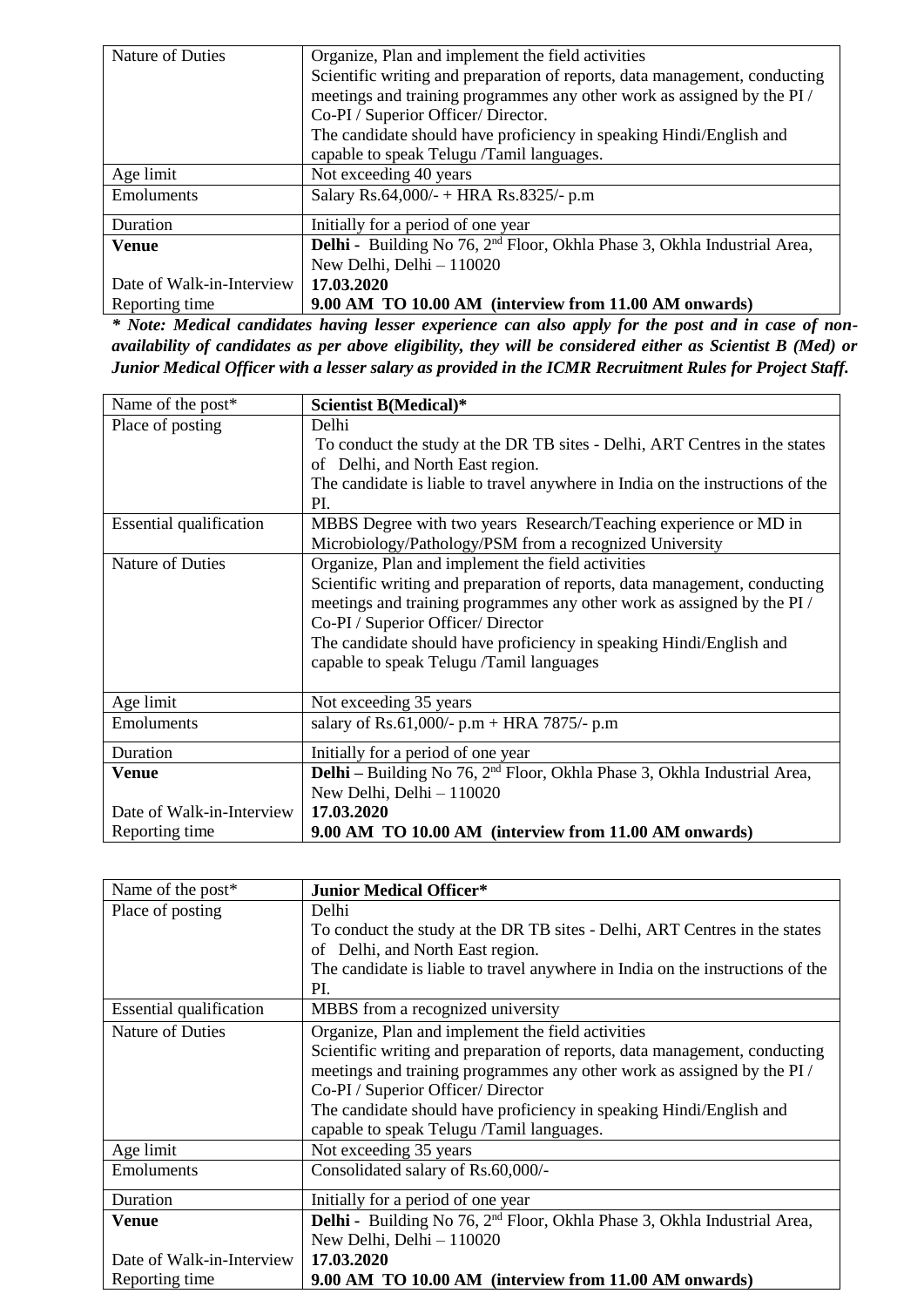| Name of the post               | <b>Scientist B (Statistics)</b>                                                    |
|--------------------------------|------------------------------------------------------------------------------------|
| Place of posting               | ICMR – NIRT, Chennai                                                               |
|                                | The candidate is liable to travel anywhere in India on the instructions of the     |
|                                | PI.                                                                                |
| Number of posts                | $1$ (One)-OBC                                                                      |
| <b>Essential qualification</b> | 1 <sup>st</sup> class Master Degree in Statistics/Biostatistics from a recognized  |
|                                | university with 2 year's experience in the relevant field or                       |
|                                | 2 <sup>nd</sup> Class Master's Degree with Ph.D in Statistics/Biostatistics from a |
|                                | recognized university.                                                             |
| Nature of Duties               | <b>Computer Applications and Statistical Soft wares</b>                            |
|                                | Conduct data analysis and prepare the weekly /monthly / quarterly reports /        |
|                                | Ensure timely data management and reporting                                        |
|                                | Any other work assigned by the PI / Co-PI / Superior Officer/ Director             |
| Age limit                      | Not exceeding 35 years                                                             |
| Emoluments                     | Salary Rs.48,000/- + HRA Rs.6300/- p.m                                             |
| Duration                       | Initially for a period of one year                                                 |
| Venue                          | <b>Chennai - ICMR</b> -National Institute for Research in Tuberculosis, No 1,      |
|                                | Mayor Sathyamoorthy Road, Chetpet, Chennai -60031                                  |
| Date of Walk-in-Interview      | 17.03.2020                                                                         |
| Reporting time                 | 9.00 AM TO 10.00 AM (interview from 11.00 AM onwards)                              |

| Name of the post               | <b>Scientist B (Social Science)</b>                                                         |
|--------------------------------|---------------------------------------------------------------------------------------------|
| Place of posting               | Delhi                                                                                       |
|                                | The incumbent needs to undertake supervisory visits to all study sites (DR                  |
|                                | TB sites -Delhi, ART Centres in the states of Delhi, Andhra Pradesh,                        |
|                                | Tamil Nadu and North East Region periodically.                                              |
|                                | The candidate is liable to travel anywhere in India on the instructions of the              |
|                                | PI.                                                                                         |
| Number of posts                | $1$ (one)- $ST$                                                                             |
| <b>Essential qualification</b> | 1st class Master Degree in Social Sciences/Social Work/Sociology/Medical                    |
|                                | Sociology/Psychology/Anthropology from a recognized university with 2                       |
|                                | years' experience in the relevant field or                                                  |
|                                | 2 <sup>nd</sup> Class Master's Degree with Ph.D in social sciences/social                   |
|                                | work/Sociology/Medical sociology/Psychology/Anthropology from a                             |
|                                | recognized university.                                                                      |
| <b>Nature of Duties</b>        | Health / Medical sociology related works conducting of Focus group                          |
|                                | discussions, Writing reports and research papers                                            |
|                                | Coordinate the team and facilitate Collection of Quantitative and                           |
|                                | Qualitative data collection, management, transcription and analysis of the                  |
|                                | data sets                                                                                   |
|                                | Any other wok Assigned by the PI/CO-PI/ superior officer /Director.                         |
| Age limit                      | Not exceeding 35 years                                                                      |
| Emoluments                     | Salary Rs.48,000/- + HRA Rs.6300/- p.m                                                      |
|                                |                                                                                             |
| Duration                       | Initially for a period of one year                                                          |
| <b>Venue</b>                   | <b>Delhi</b> - Building No 76, 2 <sup>nd</sup> Floor, Okhla Phase 3, Okhla Industrial Area, |
|                                | New Delhi, Delhi - 110020                                                                   |
| Date of Walk-in-Interview      | 17.03.2020                                                                                  |
| Reporting time                 | 9.00 AM TO 10.00 AM (interview from 11.00 AM onwards)                                       |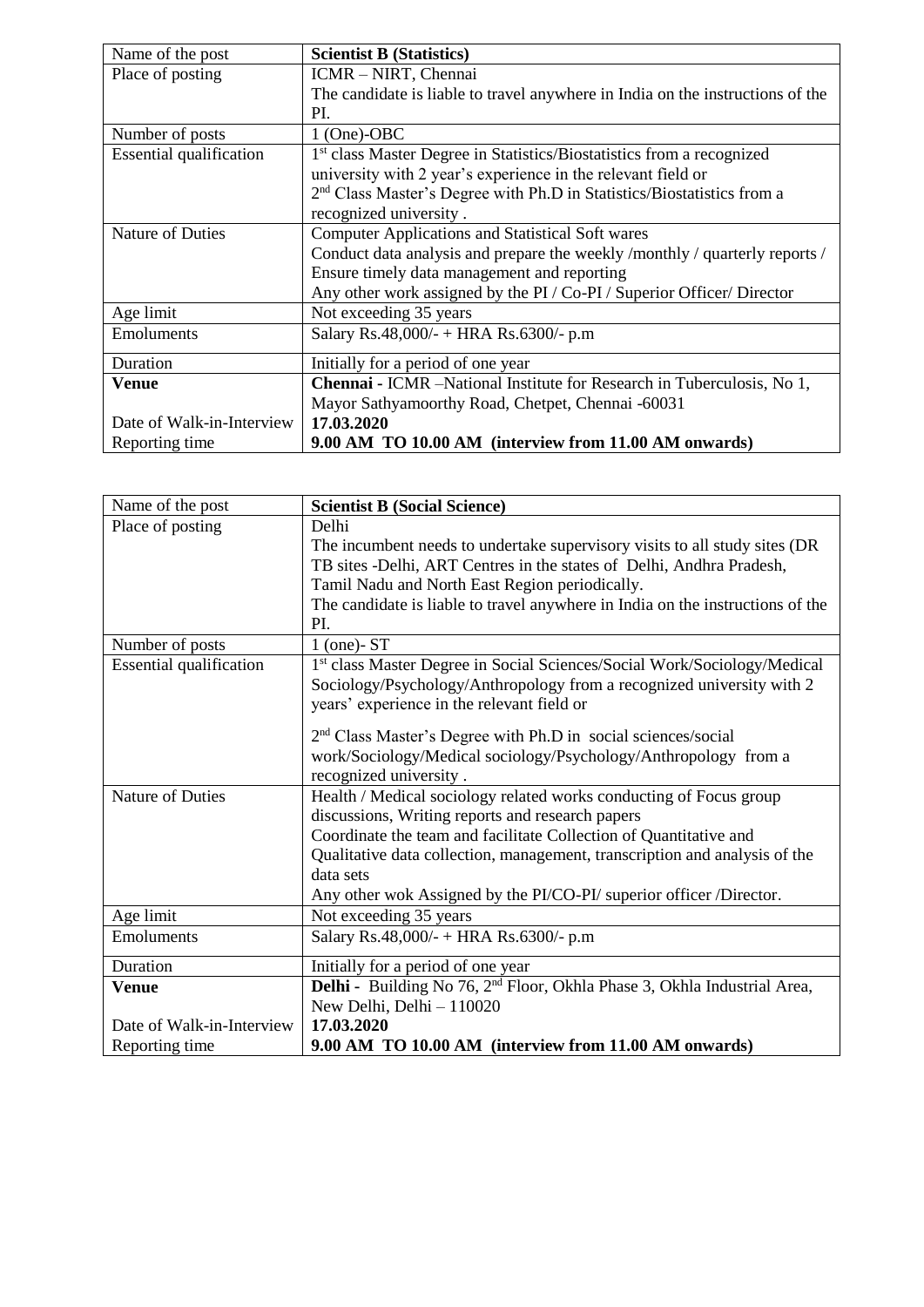| Name of the post               | <b>Technical Assistant (Social Science)</b>                                          |
|--------------------------------|--------------------------------------------------------------------------------------|
| Place of posting               | Delhi, Chennai                                                                       |
|                                | To conduct study at DR TB sites -Delhi, ART Centres in the states of Delhi           |
|                                | and North East region.                                                               |
|                                | (The candidate is liable to travel anywhere in India on the instructions of          |
|                                | the PI)                                                                              |
|                                | At NIRT                                                                              |
|                                | To conduct study at ART Centres in the states of Andhra Pradesh and                  |
|                                | Tamil Nadu.                                                                          |
| Number of posts                | 6 (Six), Delhi - UR-2, ST-1: Chennai- UR-1, OBC-1, SC-1                              |
| <b>Essential qualification</b> | Graduate in social sciences/social work/Sociology/Medical                            |
|                                | sociology/Psychology/Anthropology from a recognized university with 3                |
|                                | years' work experience in a recognized institution.                                  |
|                                | or                                                                                   |
|                                | Master's degree in in social sciences/social work/Sociology/Medical                  |
|                                | sociology/Psychology/Anthropology                                                    |
| <b>Nature of Duties</b>        | The incumbent will be responsible for all field related activities that include      |
|                                | interviewing of study participants, taking consent and collect quantitative          |
|                                | and qualitative data. Coordination $\&$ supervision of all activities during the     |
|                                | study.                                                                               |
|                                | Any other wok Assigned by the PI/Co-PI/ superior officer /Director                   |
|                                | Desirable: Should be well versed with Android mobile applications                    |
|                                | Good Communication skills, Proficient to speak Hindi/English/Telugu                  |
|                                | /Tamil                                                                               |
| Age limit                      | Not exceeding 30 years                                                               |
| Emoluments                     | Consolidated salary Rs.31,000/- p.m                                                  |
| Duration                       | Initially for a period of one year                                                   |
| <b>Venue</b>                   | Delhi - Building No 76, 2 <sup>nd</sup> Floor, Okhla Phase 3, Okhla Industrial Area, |
|                                | New Delhi, Delhi - 110020                                                            |
|                                | Chennai - ICMR -National Institute for Research in Tuberculosis, No 1,               |
|                                | Mayor Sathyamoorthy Road, Chetpet, Chennai -60031                                    |
| Date of Walk-in-Interview      | 17.03.2020                                                                           |
| Reporting time                 | 9.00 AM TO 10.00 AM (Written test from 11.00 AM onwards)                             |

| Name of the post               | <b>Administrative Assistant</b>                                               |
|--------------------------------|-------------------------------------------------------------------------------|
| Place of posting               | ICMR - NIRT, Chennai                                                          |
| Number of posts                | 2 (Two); UR-1, SC-1                                                           |
| <b>Essential qualification</b> | Graduate in any discipline with 5 year's experience of                        |
|                                | administration/finance/accounts work.                                         |
| Nature of Duties               | The incumbent will be responsible for Accounting and Fund maintenance         |
|                                | And will be given training in the software to be used for account             |
|                                | maintenance - accounting system for recording expenses and requesting for     |
|                                | funding.                                                                      |
|                                | The incumbent will also be responsible for all indents placed and             |
|                                | purchased, financial matters, staff contracts, preparing and submit financial |
|                                | reports and invoices on a regular basis to the budget administrator at ECHO   |
|                                | India.                                                                        |
|                                | The incumbent will ensure that accounts are audited according to Indian       |
|                                | Accounting laws and also interact with institute finance office               |
| Age limit                      | Not exceeding 30 years                                                        |
| Emoluments                     | Consolidated salary Rs.32,000/- p.m                                           |
| Duration                       | Initially for a period of one year                                            |
| Venue                          | <b>Chennai - ICMR</b> -National Institute for Research in Tuberculosis, No 1, |
|                                | Mayor Sathyamoorthy Road, Chetpet, Chennai -60031                             |
| Date of Walk-in-Interview      | 17.03.2020                                                                    |
| Reporting time                 | 9.00 AM TO 10.00 AM (Written test from 11.00 AM onwards)                      |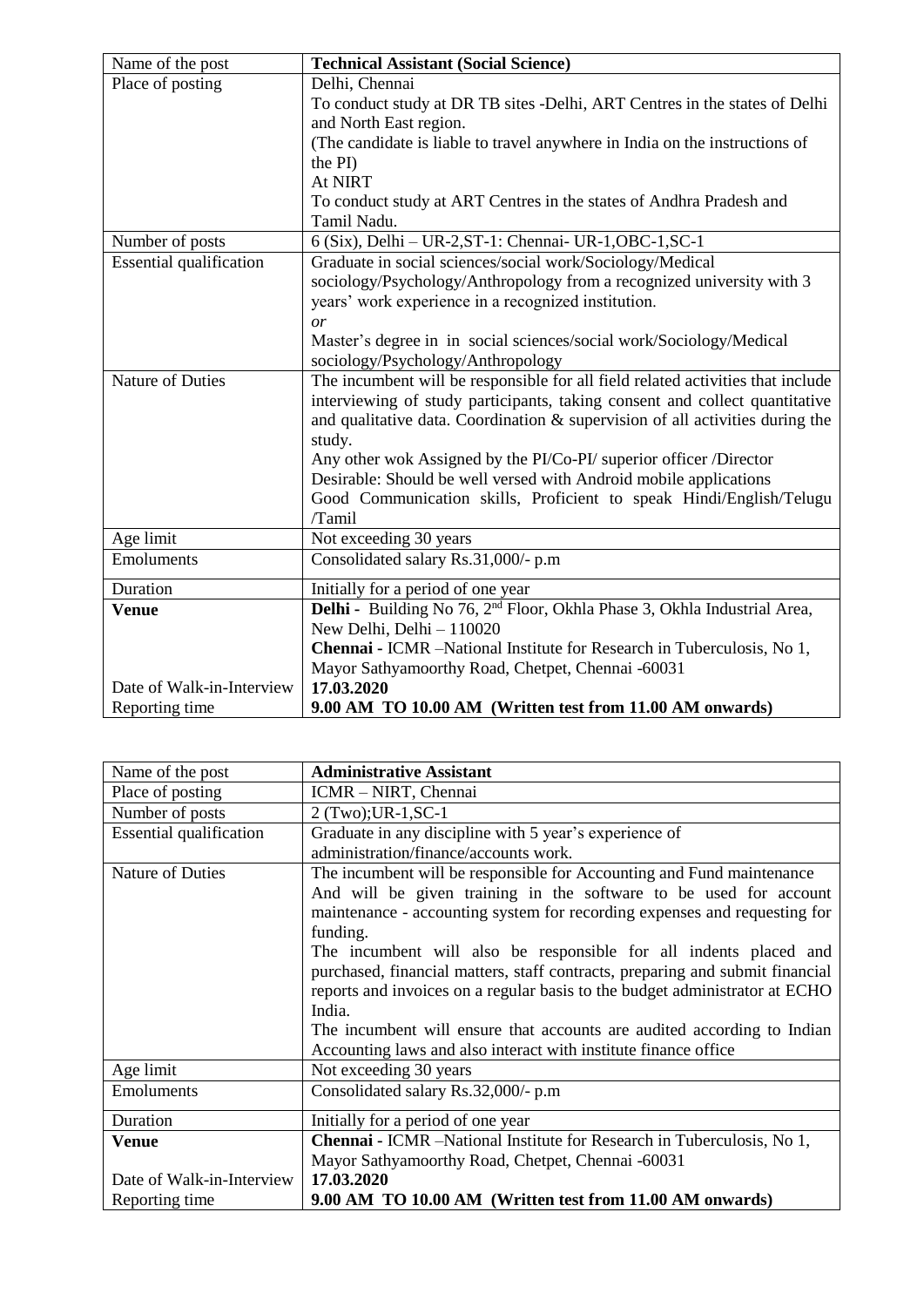| Name of the post               | Data Entry Operator- Gr. C                                                           |
|--------------------------------|--------------------------------------------------------------------------------------|
| Place of posting               | Delhi                                                                                |
|                                | ICMR - NIRT, Chennai                                                                 |
| Number of posts                | 2 (Two).-Delhi- UR-1, Chennai-UR-1                                                   |
| <b>Essential qualification</b> | Bachelor's degree in computer Application/IT/Computer Science from a                 |
|                                | recognized institution/University.                                                   |
| Nature of Duties               | Periodic Data Entry of Primary/Secondary data received as soft /hard                 |
|                                | copies from the field and all other related works.                                   |
|                                | The incumbent will also help in Data management and Analysis.                        |
|                                | The incumbent will make sure that all eCRF's are completed and will also             |
|                                | be responsible for maintaining and archiving the qualitative and                     |
|                                | quantitative study forms and binders, as well as set-up and maintenance of           |
|                                | the electronic data collection system and generating periodic reports for the        |
|                                | team.                                                                                |
|                                | Any other wok assigned by the PI/Co-PI/ superior officer /Director                   |
| Age limit                      | Not exceeding 30 years                                                               |
| Emoluments                     | Consolidated salary Rs.31,000/- p.m                                                  |
| Duration                       | Initially for a period of one year                                                   |
| <b>Venue</b>                   | Delhi - Building No 76, 2 <sup>nd</sup> Floor, Okhla Phase 3, Okhla Industrial Area, |
|                                | New Delhi, Delhi - 110020                                                            |
|                                | <b>Chennai - ICMR</b> -National Institute for Research in Tuberculosis, No 1,        |
|                                | Mayor Sathyamoorthy Road, Chetpet, Chennai -60031                                    |
| Date of Walk-in-Interview      | 17.03.2020                                                                           |
| Reporting time                 | 9.00 AM TO 10.00 AM (Written test from 11.00 AM onwards)                             |

## **INSTRUCTIONS TO THE CANDIDATES**:

- 1. Bring the filled in application with one set of photocopy of qualification and experience and other testimonials.
- 2. Candidate should submit all certificates / testimonials in original for verification. Candidates who fail to bring the Original Certificates for written test / Interview will not be considered.
- 3. Age relaxation is admissible in respect of SC/ST/OBC candidates, Retrenched Government Employees, Departmental Candidates (including projects) and Ex-Servicemen in accordance with the instructions issued by the Central Government from time to time. Age concession to the extent of service rendered in other research projects will also be admissible for experienced and skilled persons.
- 4. Experience certificate should clearly state the nature of work during the period of employment.
- 5. No-Objection Certificate from the current employer (forGovt./AB/PSU Servants only).
- 6. All posts are Contractual for the duration offered. The engagement may be renewed after every specific period of time subject to satisfactory performance and project requirement.
- 7. The incumbents selected will have no claim for regular appointments under NIRT/ICMR or continuation of his/her services in any other project.
- 8. TA/DA will not be paid by NIRT for attending the written test/ interview.
- 9. The Director, ICMR-NIRT reserves the right to increase or decrease the number of posts or cancel the recruitment or re-advertise the posts, without assigning any reasons thereof, no further correspondence will be entertained in this regard.
- 10. Any further information may be downloaded from ICMR-NIRT website which will be updated from time to time.
- 11. Date of Walk-in Written test/Interview may be changed due to administrative reasons, hence, candidates are advised to check website before appearing Walk-in Interview.